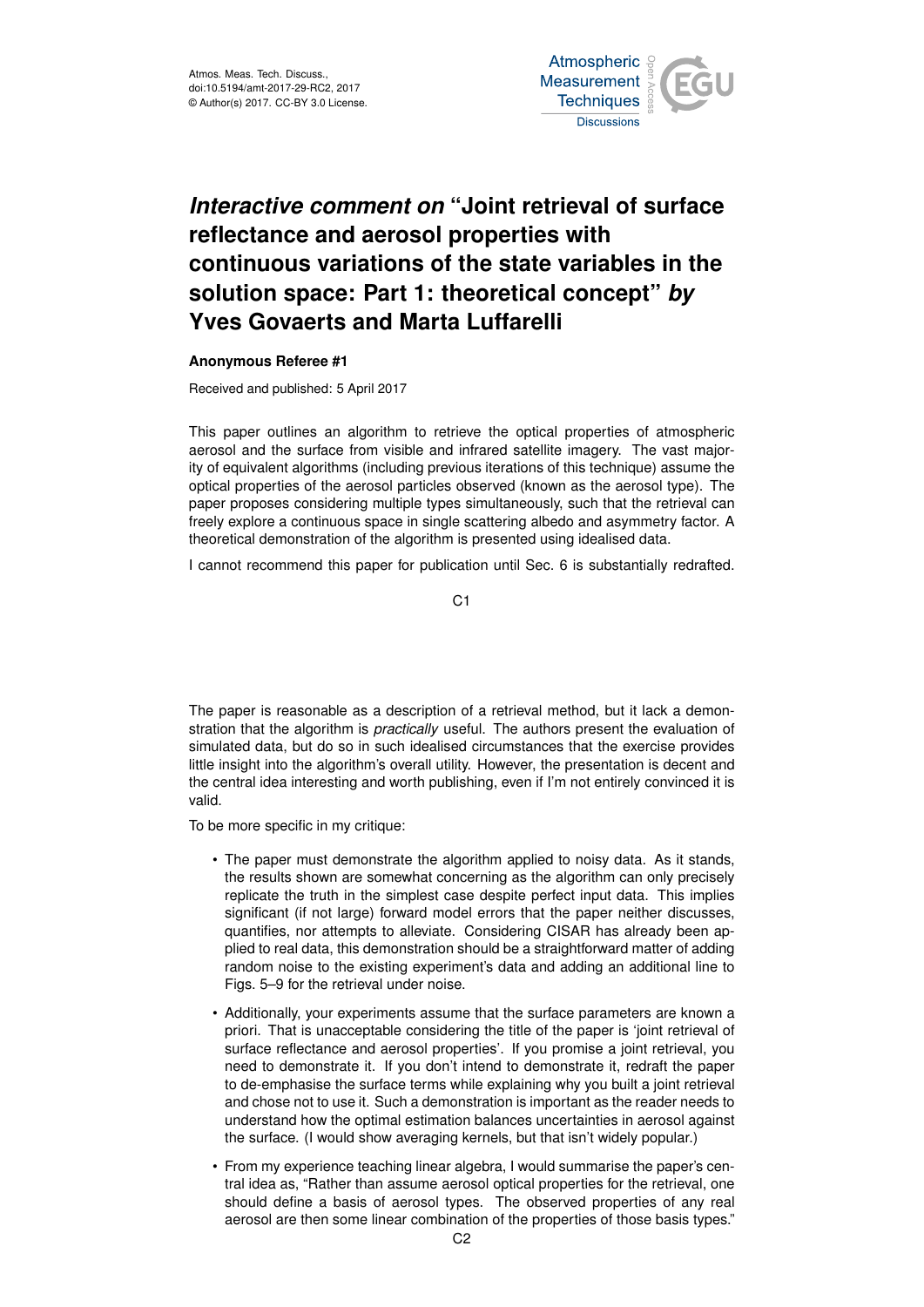From that, I wonder if you could use an objective technique to select your vertices? Given that a large number of aerosol types are currently defined, there are various techniques within linear algebra from which a minimal set of types can be derived (e.g. Gram-Schmidt or one of the eigenfunction analyses). This could give you better fits in the ideal circumstances and would unambiguously resolve the question of how many vertices you should use (which is rather unsatisfying at the moment).

- A central assumption of the paper is that either the surface or the aerosol vary sufficiently slowly as to be effectively constant over the observation period. There needs to be some justification of this. I wouldn't accept a simple citation of existing work as the quality of such assumptions is highly dependent on exactly where and how you evaluate them.
- Various sections of this paper rely on a familiarity with Govaerts et al. (2010). A less brief summary of it's conclusions and how that method differs from this one would be useful to the casual reader.
- L95 While it is strictly true that optimal estimation requires state vector variables to be continuous, I feel that your argument here mis-characterises what is going on. As you admit, there are over 100 variables that affect the radiance seen at TOA scattered by aerosols. The prevalent approach is to assume that most of those variables are determined at the aerosol's creation. Diner et al. (2012) demonstrated that superior results can be obtained by assuming less *when additional information is available* (specifically, multi-angular observations).

To me, it seems obvious that attempting to retrieve either more variables or more physically motivated variables will result in a higher quality retrieval. The issue isn't that most retrievals assume an aerosol type. Their issue is that they use too few observations to assume anything better. To put it differently, your retrieval is

C3

superior because it uses more data and so can vary more variables, providing the OE algorithm with more freedom to find an accurate solution.

- L202 I have a problem with your terminology here. My experience is that in aerosol remote sensing 'single' or 'multiple' refers to the number of times that the light is scattered by an aerosol particle. Eq. (2) quantifies the reflection from the surface.
- Sec. 4.2 I would like to see a justification for this other than 'it works in Sec. 6.' Firstly, I'm uncertain if you are only considering single aerosol scattering or not. While I'm quite happy that single-scatting properties combine linearly, I am suspicious of this being true for multiple-scattering. Secondly, I doubt that linearity would hold for large optical depths. I expect that your technique is a reasonable approximation, but you should directly assess the error introduced (i.e. don't just work it out after-the-fact from the quality of your retrievals).
	- Tab. 1 Are these values ever used within the retrieval to represent forward model error? If not, they should be.
	- L314 I have no problem citing grey literature in general, but this is unacceptable. The context implied to me that this referred to a validation study, not an unreviewed conference poster. I assume that application of CISAR to real data is in Part 2 (which really should have been submitted alongside this paper) and this reference should be adjusted accordingly.
	- Sec. 7 I disagree with many statements here.
		- L402 This paper contains no analysis of other OE techniques. You cite other studies, but they only comment on specific algorithms. I have no problem with the conclusion that retrieving SSA and phase function provides 'better' results than not doing that *when multi-angular observations are available*. Your use of multiple MODIS overpasses to emulate multi-angular observations is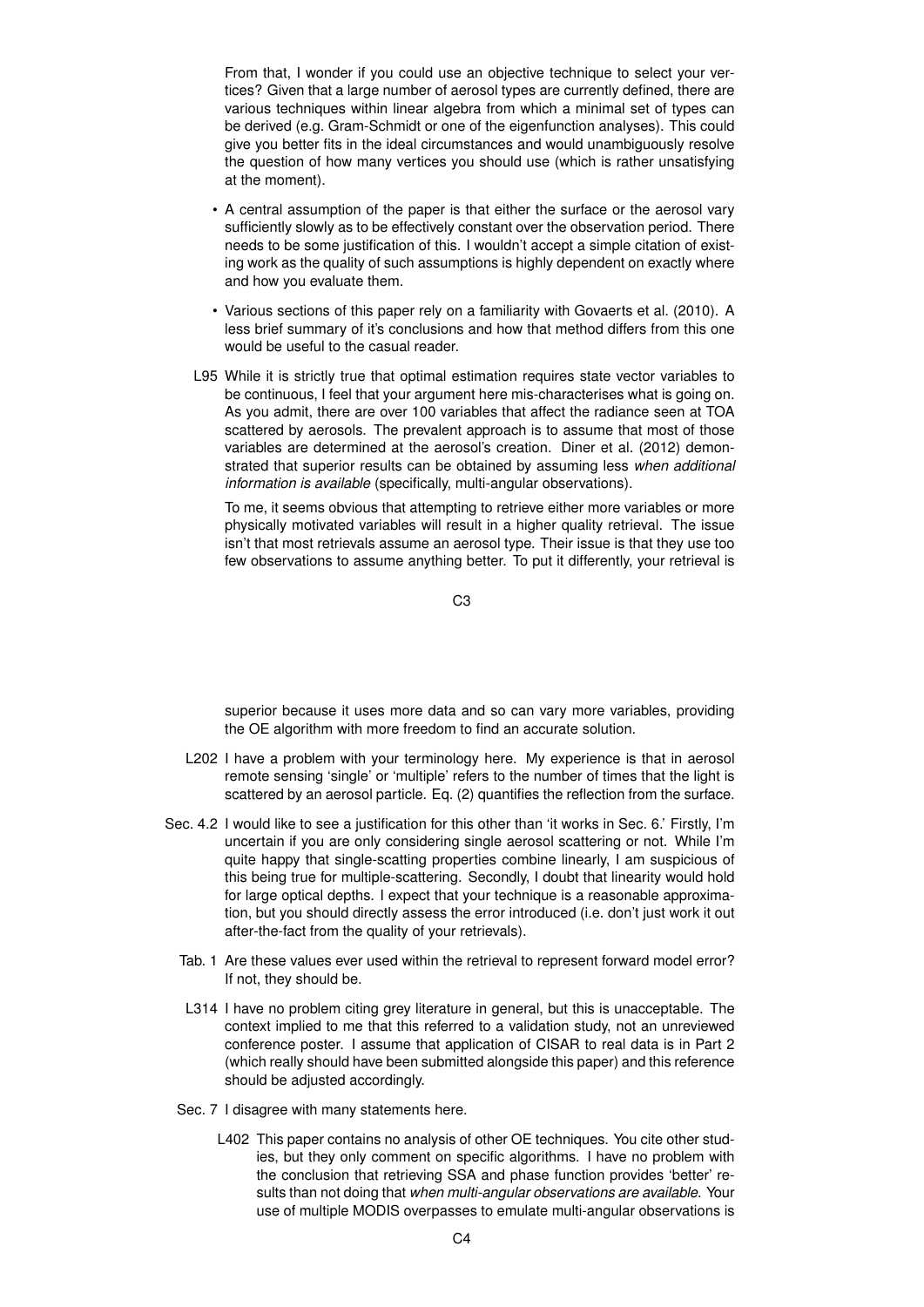fine only in those parts of the world where the aerosol or surface is constant over a period of days. Those of us evaluating plumes or areas that suffer frequent cloud cover can't make that assumption and your rejection of such work is excessive.

- L425 Experiment F00 did not prove your assumptions are valid. It showed that they might work in one circumstance, and even if you had made a comprehensive evaluation I'd say you only showed that the assumptions were 'useful'. I might accept 'Experiment F00 demonstrated that such assumptions can produce accurate retrievals.' However, my earlier concern that your experiments are insufficient to demonstrate the utility of your method remains.
- L433 This statement is far too broad. Replace 'which provide a limited number of independent observations' with something that expresses the limitation of your technique. As it stands, it reads like your algorithm could use any input data and that is plainly false.
- L435 I agree that the choice of vertices is critical. Your empirical selection is unsatisfying and this choice needs more thorough consideration.
- L440 As outlined above, I disagree with virtually everything in this paragraph.

Some more minor points and comments:

- I have several issues with the title.
	- Though the algorithm can technically retrieve surface properties, this is not demonstrated in the paper nor really discussed other than as a component of an aerosol retrieval. The author's previous paper discussed the surface at great length and, though I don't expect them to replicate that here, a paper on a 'joint retrieval of surface reflectance and aerosol properties' should discuss and demonstrate both.

- The authors rightly wish to highlight the unique consideration of multiple types within their retrieval. However, 'continuous variations of the state variables in solution space' fails at that. At first glance, the phrase was virtually meaningless as optimal estimation can only be applied to continuous variables. What the authors have done is define state space differently, such that the retrieval can consider variations along different axes. As an alternatives, I recommend 'Retrieval of surface reflectance and aerosol optical properties through decomposition into representative types: Part 1: theory' or 'Retrieval of surface reflectance and aerosol optical properties by simultaneously considering a representative set of aerosol types: Part 1: theory'.
- Regardless, 'variations' should be singular.
- L98 Though MISR might not assign uncertainty to aerosol class, that doesn't mean you can't and that people haven't.
- L171 Are you sure Liu and Ruprecht (1996) is the most appropriate reference for your radiative transfer solver? That paper assumed spheres and spends a lot of time talking about the microwave.
- L207 Why use finite differences to calculate the Jacobian? It's slow and inaccurate while all the solvers I know provide analytic Jacobians nowadays. If your solver doesn't provide them, you should explore alternatives. My experience is that the discontinuities produced by finite differences make optimal estimation much more sensitive to the first guess and take longer to converge.
- p10L3 Shouldn't the phase function be a function of angle too?
- Eq.(8) Is  $\tau_a$  that defined in Eq. (3) or should it be an equivalent definition using  $\tau'$ ?
- L220 A superior sentence would be, "The relative RMSE between FASTRE and the reference model is in the range  $1 - 3\%$ ." There's no need to hide the larger difference in the 0.44 channel.

 $C<sub>5</sub>$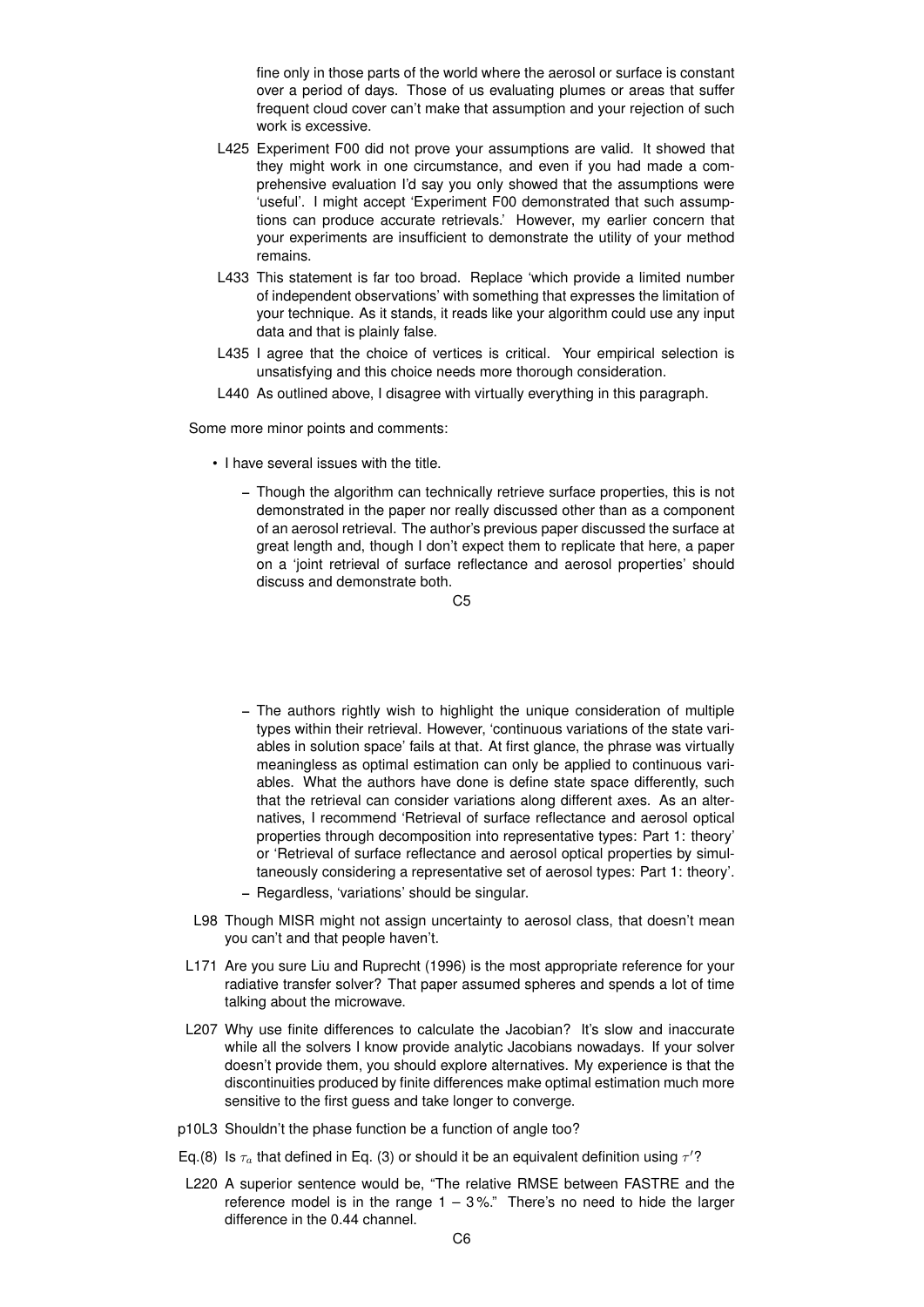- Eq. (11) The third and fourth terms are common, but they aren't from Rodgers (2000). You'll need another reference for them.
	- Tab. 2 Why doesn't F0 have a value for  $N_f$ ?
	- L328 Delete the sentence starting 'The estimated single scattering. . . "
- Sec. 6.1 Precisely how many observations are you using and what instrument are you emulating?

Technical corrections and recommendations:

- L11 The CISAR algorithm functioning is
- L15 surfaces. The Discrimination between
- L22 In most of the cases an increase
- L23 for an increase of in the fraction
- L25 does not allow to full characterisation of the underlying
- L35 product generation from archived
- L54 Such an approach prevents
- L72 demonstrate the possibility of generation of Essential Climate
- L74 that time in the EUMETSAT
- L77 to 1. It This represents a severe limitation
- L78 exceed such a limit.

## C<sub>7</sub>

- L83 initiative to generate for a Climate Data Record (CDR) generation of
- L91 coupling with the atmospheric scattering
- L95 prevents a continuous variation of the
- L96 state variables that characterise the aerosol
- L97 of such an approach
- L98 are defined as a prior knowledge
- L105 considerable amount number of observations, such as those
- L109 a large amount number of observations
- L114 easily applied on to observations
- L121 should actually only be applied on to the entire phase function  $\Phi$  only. These
- L131 Errant space after 'distribution'
- L133 vary essentially mostly as a
- L175 computes separately the contributions from single and multiple scattering separately, the
- L194 represented by an external
- Fig4 radiatively coupled with the
- p10L4 These The different vertices, representing fine and coarse mode aerosols, are
- L219 As can be seen, in most of the bands the relative